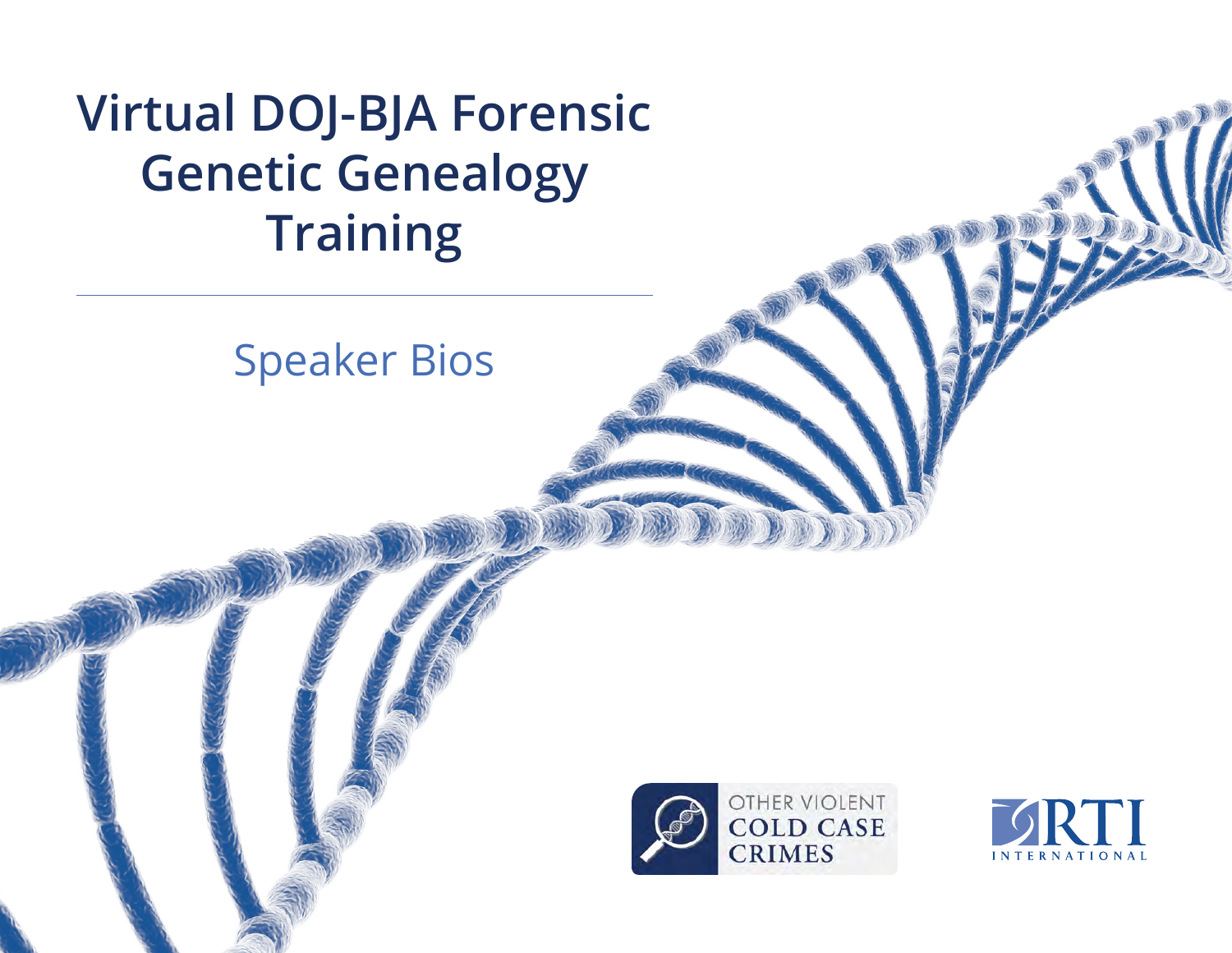#### **James Anstead**

Dr. James Anstead is the Laboratory Director for DNA Solutions, which he joined in 2013. He has over 15 years' experience in molecular biology, population genetics, and entomology. His prior experience includes working as a Research Associate at Pennsylvania State University and Oklahoma State University.

Dr. Anstead has published numerous articles and abstracts in various fields—including population genetics, plant biology, and entomology. He is an active member of the International Society for Animal Genetics, the Royal Entomological Society, the Entomological Society of America, the American Society of

Plant Biologists, and other scientific organizations. Dr. Anstead received his BS in Biology from the University of East Anglia, Norwich, United Kingdom; he received his MS in Entomology from Oklahoma State University and his PhD from University College London.

#### **Ryan Backmann**

Ryan Backmann was born and raised in Jacksonville, Florida, where he worked in the architectural field until tragedy struck and changed his life. On October 10, 2009, his father, Cliff Backmann, was shot and killed during a robbery in what remains one of Jacksonville's estimated 1,500 unsolved murders. After losing his dad, he found a passion for helping others as a victim advocate. That passion evolved as his dad's case went cold. In 2015, Mr. Backmann started Project: Cold Case to advocate for—and publicize cold cases while linking families, information, and law enforcement.

Mr. Backmann has served as Chair for the Mayor's Victim Assistance Advisory Council in Jacksonville and is currently a regional coordinator for the Florida Crisis Response Team. He also serves on the Florida Sheriffs Association Cold Case Advisory Commission as the only survivor advocate. He has been recognized by numerous agencies, organizations, and publications for his work involving cold case advocacy.



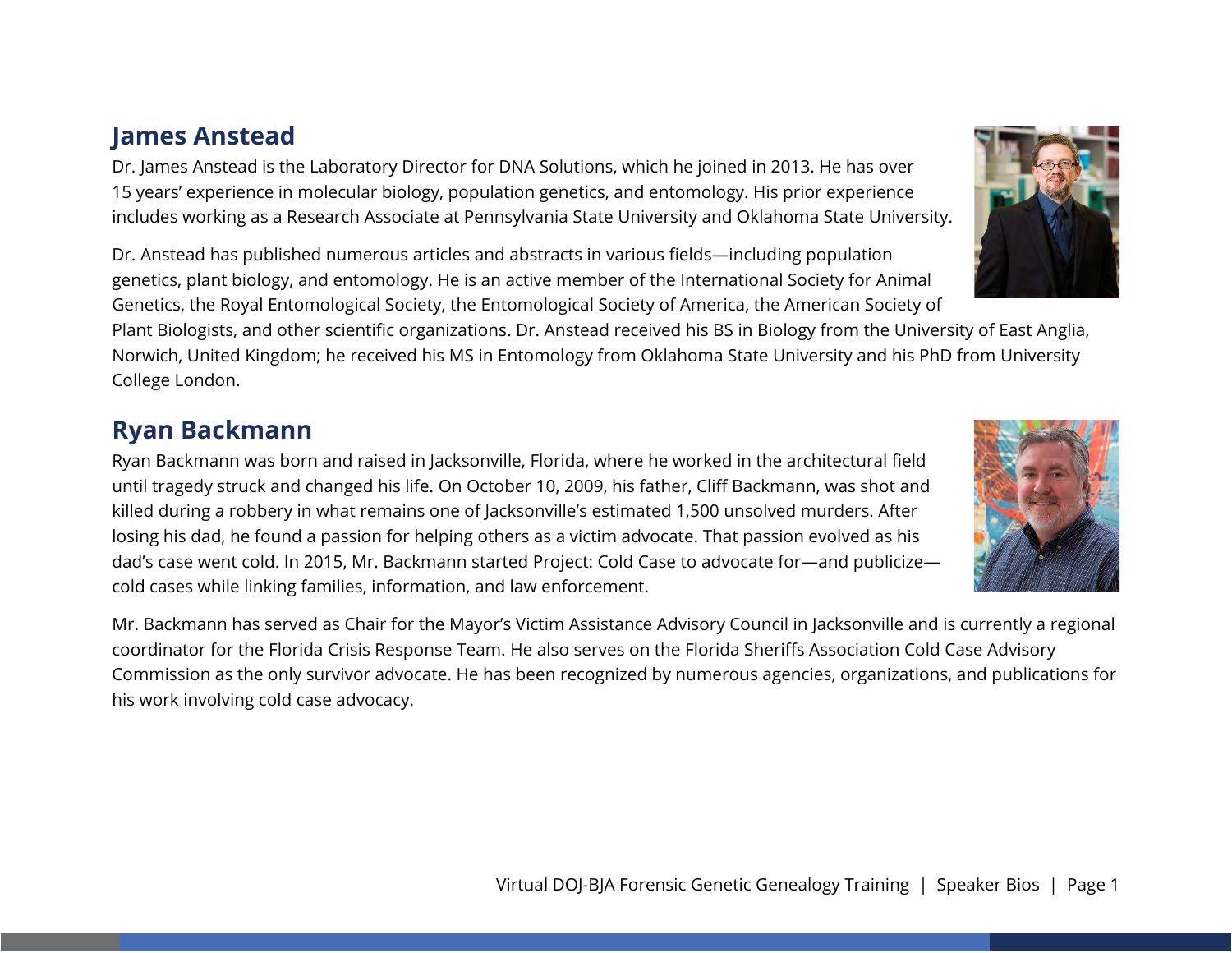#### **Amy Durall**

Amy Durall is currently a Project Manager for the International Association of Chiefs of Police (IACP), and her portfolio includes work on SAKI, Enhancing Law Enforcement Response to Victims, Law Enforcement– Based Victim Services, Documenting and Advancing Promising Practices in Law Enforcement Victim Support, and Research and Evaluation of Victims of Crime. Prior to joining the IACP, Ms. Durall served as Victim Services Director for two separate law enforcement agencies—with both agencies receiving national recognition for victim services during her tenure. She has served on local and national committees that

focused on a multidisciplinary and collaborative response to victims and consulted on projects aimed at criminal justice system intersections and enhanced victim response. Ms. Durall has enjoyed over 30 years of social service experience with a variety of populations—including youth and adults with developmental, emotional, and cognitive disorders; adults with mental health disorders; incarcerated adults; children and adults who need protective services; and individuals who have experienced physical violence, sexual violence, criminal victimization, and crisis circumstances. Ms. Durall has an MA in Psychology and was accepted into the Psi Chi Honor Society. She has received specialized certification in the instruction of victimology, grantsmanship essentials, and crisis intervention training; she routinely provides training to law enforcement personnel, community service agencies, and allied partners.

# **Misty Gillis**

Misty Gillis has been involved in the Genetic Genealogy field for over a decade. Over the years, she has been sought out by adoptees and children with misattributed parentage to successfully identify their biological families.

Ms. Gillis was part of the first wave of Forensic Genetic Genealogists, giving her the opportunity to apply her skills and knowledge to cold case crimes and unidentified persons. While working with Identifinders International, she has resolved over a dozen cases nationwide. Additionally, she is a subject matter expert

for the SAKI Training and Technical Assistance Team. She also assists law enforcement with evidence assessments and case intake to evaluate whether a case is suitable for Forensic Genetic Genealogy.



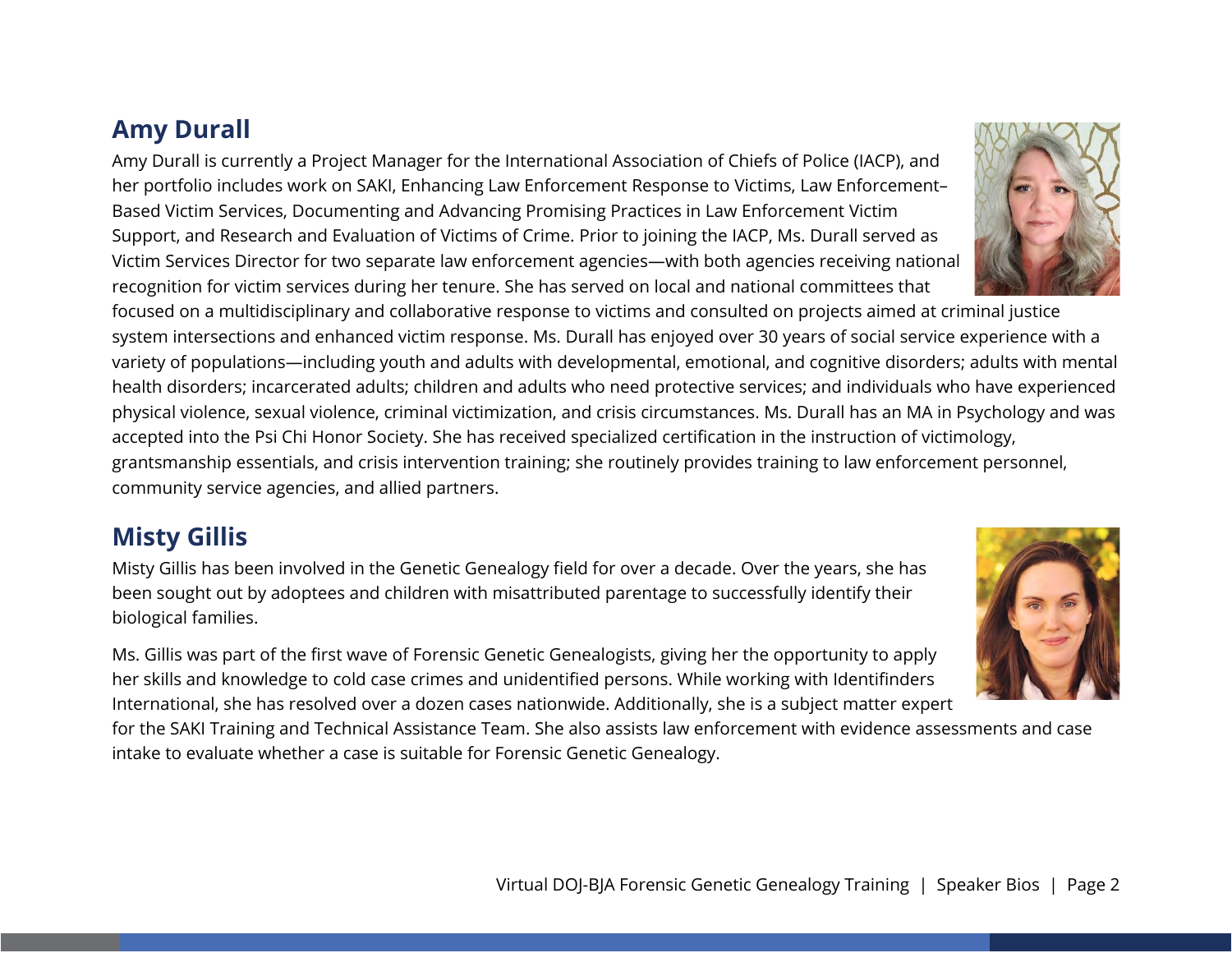# **Trampas Gooding**

Lt. Trampas Gooding has been in law enforcement since 1993, when he began serving as a Police Officer in Central Texas. In 1998, he joined the Texas Department of Public Safety as a State Trooper and was later promoted to Texas Ranger in 2004. During his career as a Texas Ranger, he has investigated and assisted numerous active and cold case homicide and sexual assault investigations and has assisted in numerous skeletal remains excavations. He has provided assistance to Texas Rangers and other agencies with case and crime scene reviews, evidential review and prioritization, and DNA and analyses reviews; additionally,

he has consulted on further investigative strategies. In 2020, he was promoted to Staff Lieutenant and assigned to Texas Ranger Headquarters to assist and coordinate a federal grant for SAKI. The Department of Justice/Bureau of Assistance awarded the grant to the Texas Rangers in 2019 to assist with furthering cold case investigations involving unsolved sexual assaults and sexually related homicides by utilizing advanced DNA testing and genetic genealogy methods. Lt. Gooding serves as the SAKI Site Coordinator and Investigation Coordinator to review qualifying cases and coordinate with laboratory officials, district attorneys, investigative agencies, and Texas Rangers statewide to further these cases in hopes of bringing justice to the victims and their families. He is a current member of the Texas Sheriff's Cold Case Team, a member of the International Homicide Investigators Association, and a Law Enforcement Consultant to the Forensic Anthropology Center at Texas State University.

# **Ellen Greytak**

Dr. Ellen Greytak is the Director of Bioinformatics at Parabon NanoLabs, where she leads the development of novel genomic analysis technologies for forensic and medical applications. She has spent more than 10 years researching the relationship between genotypes and phenotypes in humans. She is the Lead Scientist for the Snapshot® DNA Phenotyping technology, the world's first software application that is able to predict the ancestry and physical traits—including face shape—of an unknown person based on a forensic DNA sample. She also leads the Snapshot operational division, which performs phenotyping,

genetic genealogy, and kinship analyses of forensic casework samples. Her continued research on Snapshot uses innovative software tools for phenotype capture, data mining, and predictive modeling to further advance this application. Additional ongoing projects include the U.S. Department of Defense (DoD)-funded development of algorithms to determine the kinship between severely degraded DNA samples, with a goal of identifying fallen soldiers from past conflicts; the DoD-funded



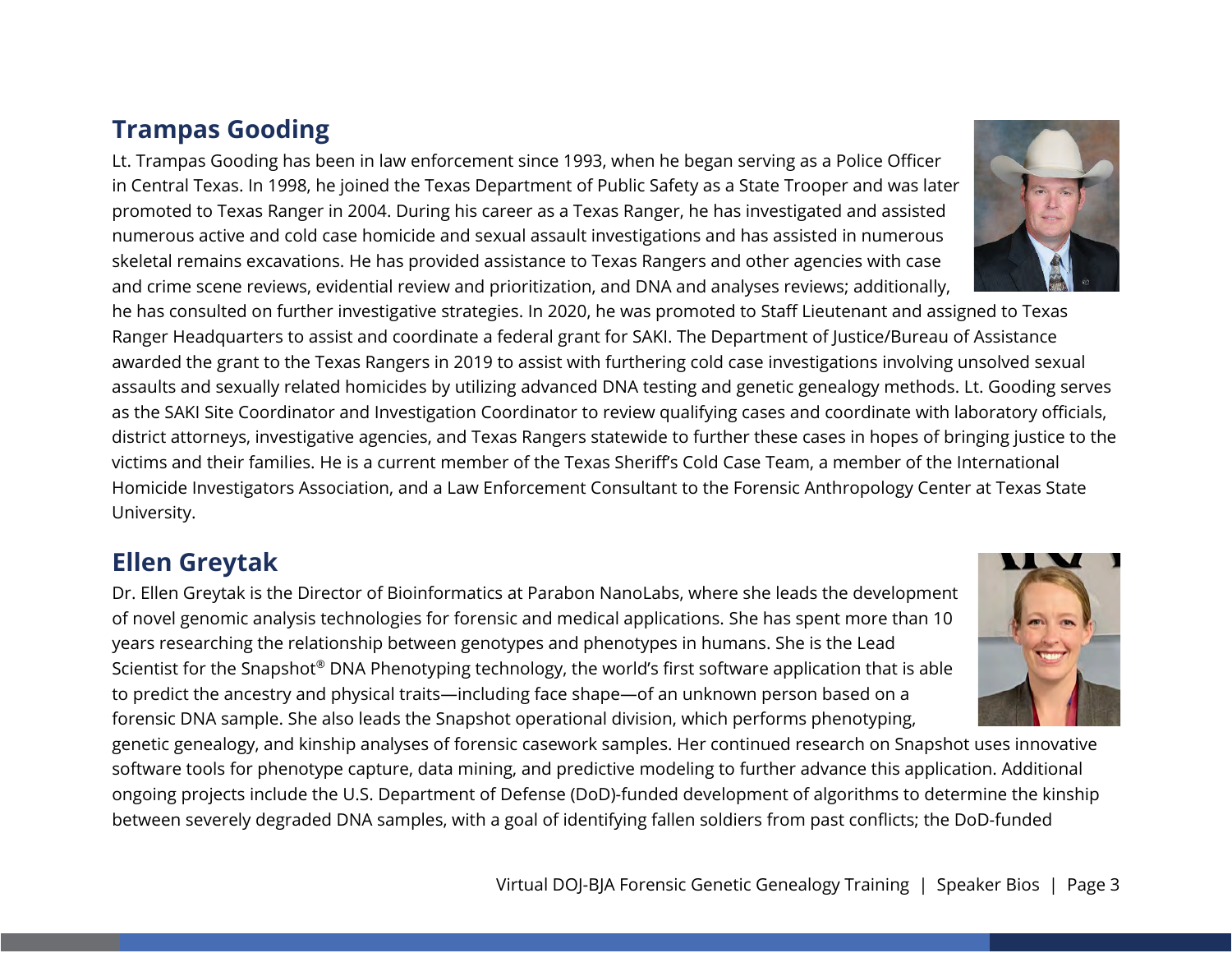creation of next-generation sequencing tools for the Fx Forensic Analysis Platform; the DoD-funded prediction of antimicrobial resistance phenotypes from pathogen genomes; and the National Institutes of Health–funded creation of an accurate directto-consumer test to predict individualized lifetime risk of late-onset Alzheimer's Disease. Dr. Greytak holds a PhD in Evolutionary Biology from Harvard University.

# **Jon Habben**

Special Agent (SA) Jon Habben has 17 years of law enforcement experience as an FBI Special Agent assigned to the Los Angeles Field Office. Since 2004, SA Habben has been assigned to the Orange County Resident Agency, working various white collar violations that include cyber matters and healthcare fraud. SA Habben has traveled overseas to work international corruption in Afghanistan and served as an Operator on the FBI Los Angeles SWAT team for 10 years. In 2019, SA Habben began working with the FBI's Investigative Genealogy Team in Los Angeles. His efforts have helped to solve dozens of cold case violent crimes nationwide. SA Habben continues to work with federal, state, and local agencies utilizing genealogy to solve some of the nation's most violent crimes.

# **Charles (Chuck) Heurich**

Charles (Chuck) Heurich's career began as a Crime Scene Technician in Baltimore City, where he processed over 2,000 crime scenes. He then spent 12 years with the Montgomery County Crime Lab; during this time, he worked as a Forensic Scientist in the Forensic Biology Unit performing DNA analysis and as a Forensic Specialist 2 in Forensic Services processing crime scenes, chemically enhancing latent fingerprints, and enhancing digital images. Mr. Heurich is currently a Senior Physical Scientist with the National Institute of Justice, where he has managed the National Missing and Unidentified Persons System since 2009; he now manages the National Center on Forensics, along with other special projects.



# **Mark James**

Special Agent (SA) Mark James has 17 years of law enforcement experience as an FBI Special Agent assigned to the Baltimore Field Office investigating gangs, narcotics, and violent crimes. Since March 2020, SA James has been the Team Leader of the FBI Baltimore Investigative Genealogy (IG) Team, which is responsible for conducting IG on violent crime and unidentified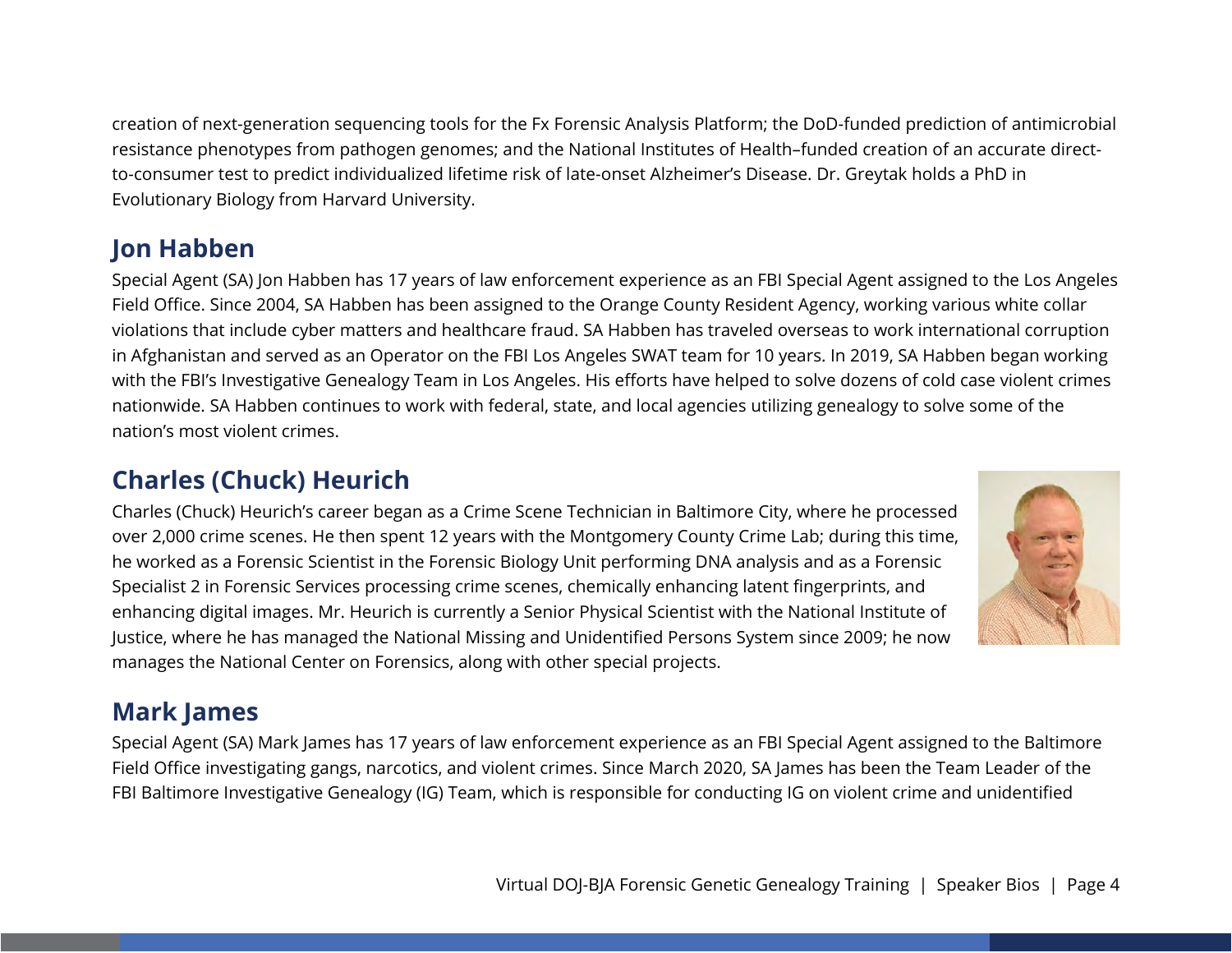human remains cases on the U.S. East Coast. The Baltimore IG Team has been responsible for the successful resolution of numerous violent crimes—including rapes and murders—and for the identification of unknown homicide victims.

# **Lisa Kalisek**

Lisa Kalisek is the Microarray Account Manager for law enforcement at Gene By Gene, where she has worked since 2015. Before being promoted to her current position, Ms. Kalisek managed the Array Team and helped implement procedures to facilitate high throughput microarray processing. In early 2019, she was promoted to assist in consulting and accepting law enforcement cases for single nucleotide polymorphism testing. Ms. Kalisek continues to be passionate about using biotechnology and genetic services to help law enforcement. She holds a BS in Microbiology and is certified by the American Society

for Clinical Pathology in Molecular Biology. Additionally, she is pursuing an MBA with a Data Analytics concentration from Texas A&M-Corpus Christi.

# **Heather McKiernan**

Dr. Heather McKiernan is currently a Research Forensic Scientist at RTI International, where she serves as the Forensic Services Program Manager for the National Missing and Unidentified Persons System (NamUs). She received her MS in Forensic Science from Arcadia University and her PhD in Biological Sciences from the University of Denver. Prior to joining RTI, Dr. McKiernan's professional experience spanned academia, research, casework, and executive leadership. She has directed graduate forensic science programs at Arcadia and Thomas Jefferson universities, worked as a Director of a nonprofit forensic laboratory, and

served as a Forensic Genetics Consultant. Her areas of interest include emerging approaches to serological identification; improvements to methods for the collection, detection, and interpretation of low-template DNA samples; application assessment of next-generation sequencing technologies; and analysis and interpretation for DNA contact traces. Dr. McKiernan is a former member of the Biological Data Interpretation and Reporting Subcommittee of the National Institute of Standards and Technology's Organization of Scientific Area Committees for Forensic Science and current Co-chair of the 2022 Congress of the International Society of Forensic Genetics.



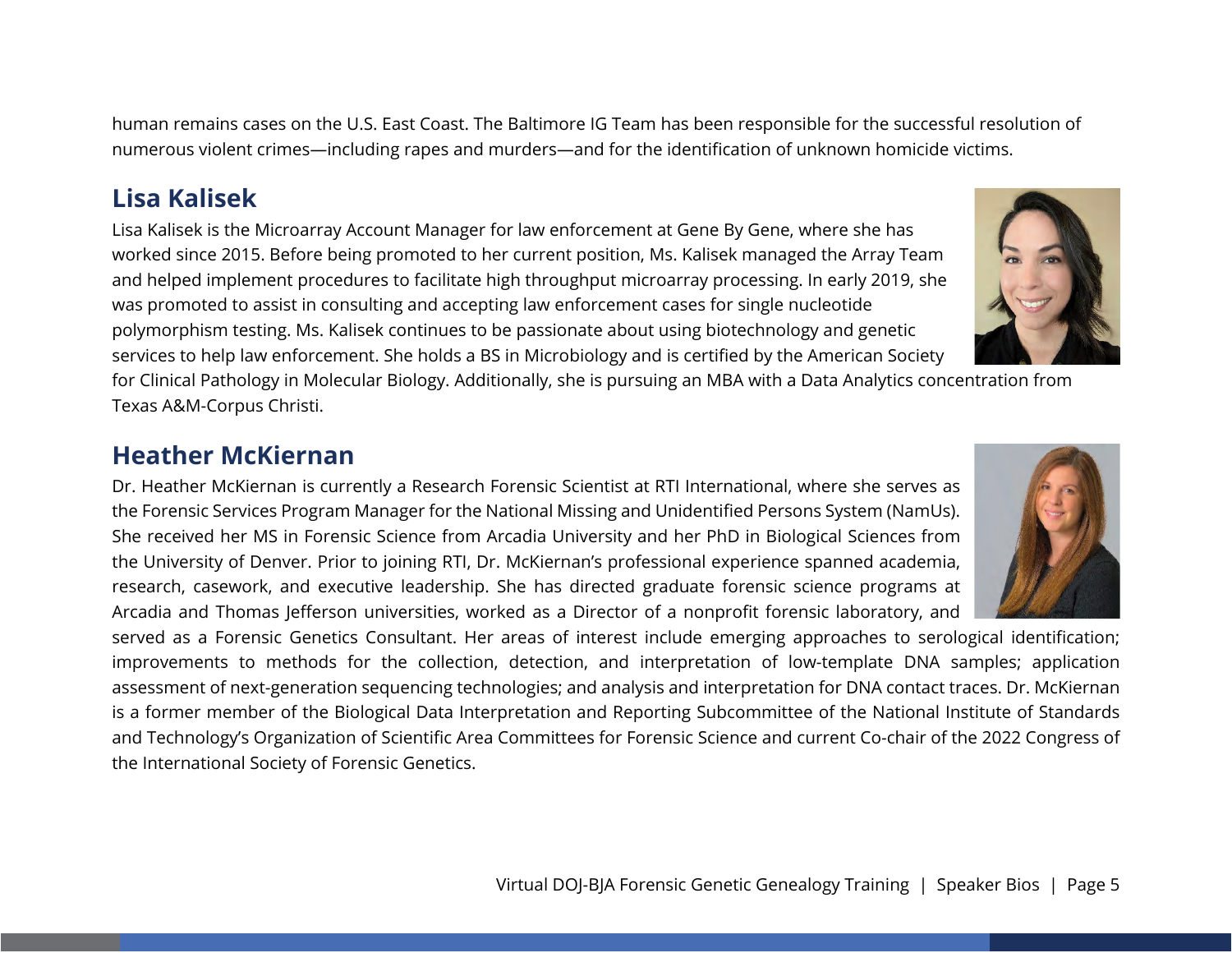# **Stephanie Mellinger**

Staff Operations Specialist (SOS) Stephanie Mellinger works with the FBI in the Baltimore Field Office. SOS Mellinger began her career with the FBI in 2006 as a Biologist at the FBI Laboratory in Quantico, Virginia. She worked in both the Mitochondrial and Nuclear DNA Units. In 2016, SOS Mellinger transferred to the FBI Baltimore Field Office, where she has worked on the Violent Crimes Task Force. Since March 2020, she has been a certified member of the Baltimore Investigative Genealogy Team, which has solved numerous violent crimes and unidentified human remains cases.

# **Rachel Oefelein**

Rachel Oefelein is currently the Director of Research and Innovation as well as a Senior DNA Analyst at DNA Labs International. Additionally, she is a PhD candidate with Griffith University located in Brisbane, Australia. Ms. Oefelein received her MSc in Forensic Science from the University of Strathclyde and her BS in Criminal Justice, with a Forensic Science Minor, from Loyola University of New Orleans. Ms. Oefelein worked at the Armed Forces DNA Identification Laboratory for nearly 5 years and interned at the Instytut Ekspertyz Sądowych, the forensic laboratory in Krakow, Poland. Since joining DNA Labs International in

2014, she has testified around the world—including 13 Florida counties, 6 states and U.S. territories, and 5 countries—as an expert witness for both the prosecution and the defense in misdemeanor and felony trials, as well as Williams, Daubert, and Arthur hearings.

# **Carol Owens**

Detective Carol Owens is a 26-year veteran of the Charlotte-Mecklenburg Police Department (CMPD). She has 21 years' experience investigating sexual assaults, with the last 6 years focused on investigating cold case sexual assaults. In her role as Lead Detective in CMPD's Sexual Assault Cold Case Unit, she manages four part-time Detectives. This team investigates cases that have evidence tested by CMPD's Crime Lab; the evidence is also tested with funding through various grants—including the District Attorney of New York and multiple SAKI grants (i.e., FY2016, FY2017, FY2019, and FY2020). Detective Owens understands

the importance of a victim-centered, trauma-informed approach and works closely with CMPD's SAKI Site-Based Advocate when supporting those affected by sexual violence. She is also a member of Mecklenburg County's Sexual Assault Response



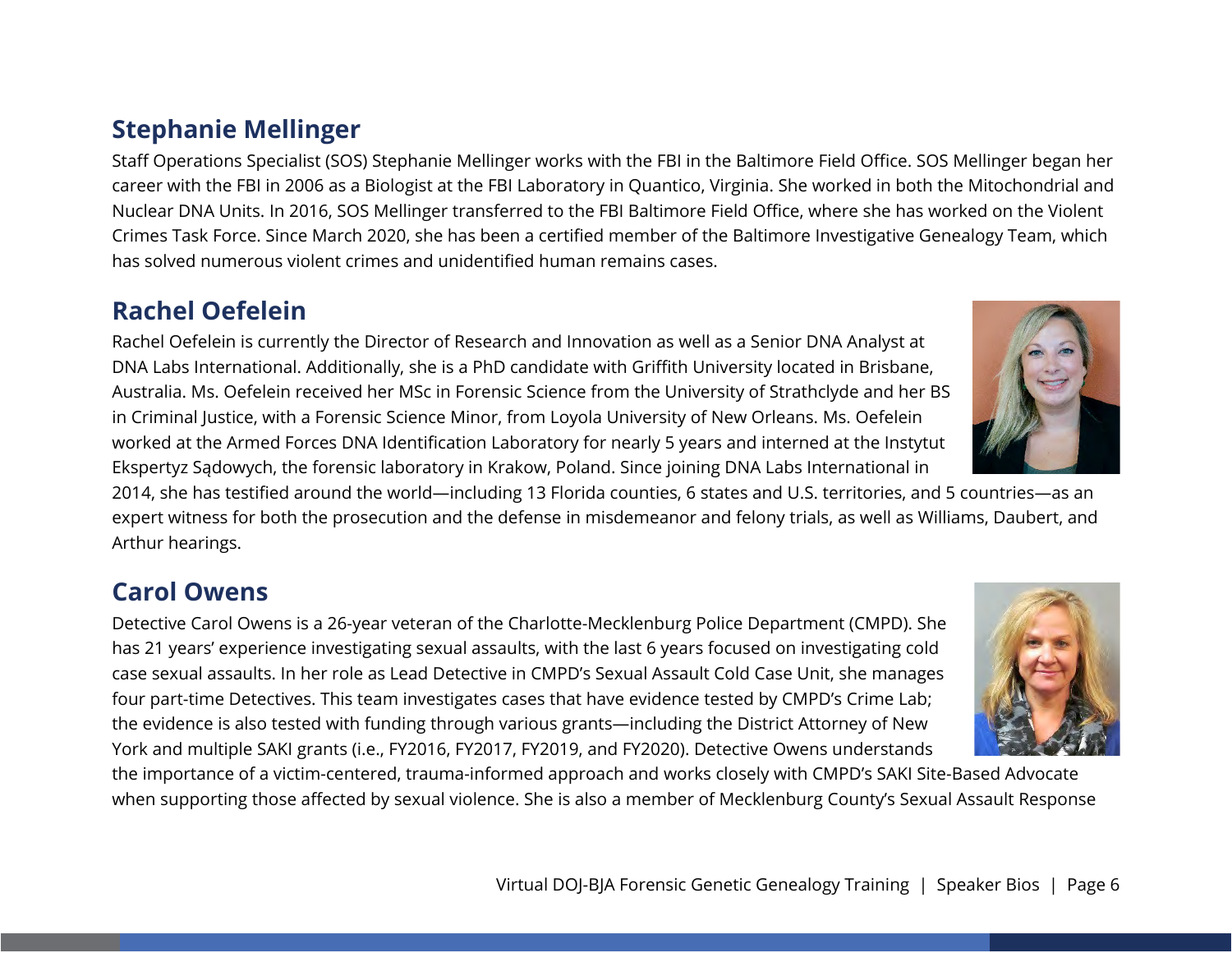Team. Detective Owens understands the importance of keeping informed about and utilizing the latest technological advances in cold case sexual assault investigations.

# **Patricia (Patti) Powers**

Patricia (Patti) Powers joined AEquitas as an Attorney Advisor after serving as a Senior Deputy Prosecuting Attorney in Washington State for 27 years. During her tenure as a prosecutor, she supervised the Sexual Assault—Domestic Violence Unit. She successfully prosecuted and tried a high volume of violent crimes specializing in adult sexual assault; child sexual assault and abuse; sexual exploitation of minors; domestic violence; and related homicides—which included complex litigation of high-profile, as well as cold and current cases. Ms. Powers served as a member of domestic violence and child fatality review committees



and was also a member of the Washington State Technical Assistance Committee for Child Death Review Guidelines. For 5 years during her prosecution career, she was appointed as a Highly Qualified Expert for the United States Army, Criminal Investigation Division; in this role, she provided training for army criminal investigation agents and prosecutors at Fort Leonard Wood, Missouri, and in Germany. She is the lead AEquitas Attorney Advisor on the SAKI project.

#### **Sean Regan**

Special Agent (SA) Sean Regan has over 25 years of law enforcement experience. He has been with the FBI as a Special Agent for over 14 years and is currently assigned to the Baltimore Field Office. He is also the Primary Behavioral Analysis Unit Coordinator for FBI Baltimore and a certified FBI Interview and Interrogation Instructor. Prior to joining the FBI, he spent 12 years as a Trooper with the Pennsylvania State Police. Since March 2020, SA Regan has been a certified member of the Baltimore Investigative Genealogy Team, which has solved numerous violent crime and unidentified human remains cases.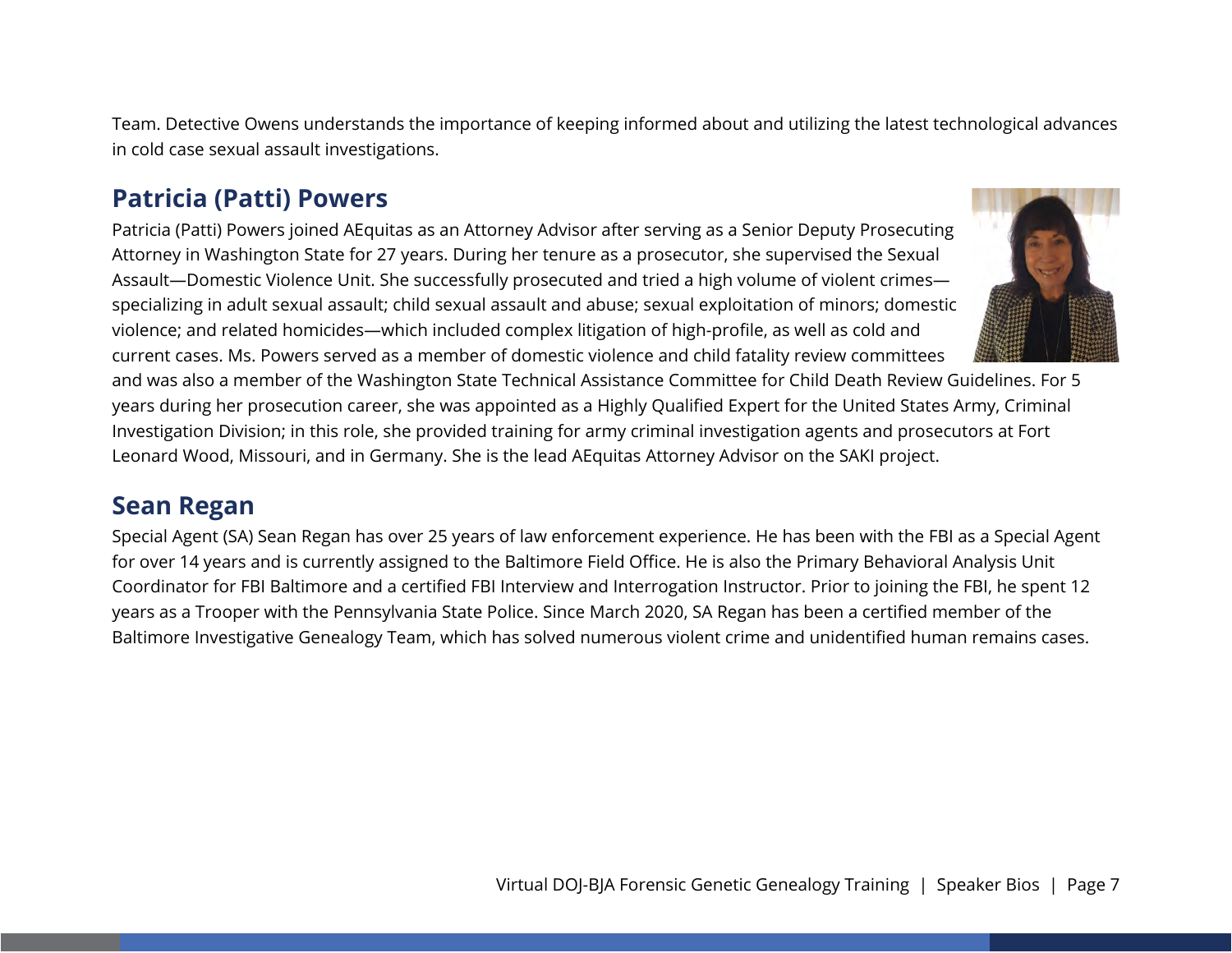#### **Ashley Rodriguez**

Ashley Rodriguez is a Research Public Health Analyst with RTI International, where she has primarily served as a Forensic Scientific Advisor on the SAKI Training and Technical Assistance program since 2021. Prior to joining RTI, Ms. Rodriquez spent over 12 years working at the National Center for Missing & Exploited Children (NCMEC). The majority of her NCMEC career was spent serving as a Senior Forensic Case Manager, providing training and technical assistance to law enforcement and medical examiners/coroners working cases involving unidentified children. She has extensive experience

collaborating with law enforcement to resolve highly sensitive cases using a variety of technical and forensic resources. Ms. Rodriguez worked on a high-profile quadruple homicide case in New Hampshire. Her work helped local law enforcement agencies connect the case across jurisdictions to another case in California, ultimately identifying the suspect. This case led to a New Hampshire Congressional Law Enforcement Award for Ms. Rodriguez. Ms. Rodriquez obtained a BA in Psychology and Cognitive Science in 2007 from the University of Virginia in Charlottesville. She received an MA in Forensic Psychology in 2008 from Marymount University in Arlington, Virginia.

# **Sarah Savicki**

Sarah Savicki has served as the Charlotte-Mecklenburg Police Department's (CMPD's) SAKI Site Coordinator since 2016. She coordinated the SAKI FY2016 grant and now coordinates the SAKI FY2017, FY2019, and FY2020 grants for CMPD. Ms. Savicki sees her role not only as CMPD's point of contact for the grants but also as an advocate for their guiding principle—comprehensive, victim-/survivor-centered jurisdictional reform of approaches to sexual assault cases. To this end, she serves on the Mecklenburg County Sexual Assault Response Team, a multidisciplinary working group collaborating to bring a coordinated, victim-/survivor-centered response to those affected by sexual assault.

Prior to her work as the SAKI Site Coordinator, Ms. Savicki volunteered for 5 years with the CMPD Cold Case (Homicide and Sexual Assault) Unit; this experience gave her a critical foundation of knowledge for her responsibilities to come. Prior to this volunteer work, she served in community mental health where she implemented a Dialectical Behavior Therapy program and provided direct therapeutic programming and psychological consultation. Ms. Savicki has both an undergraduate and a master's degree in Clinical Psychology.



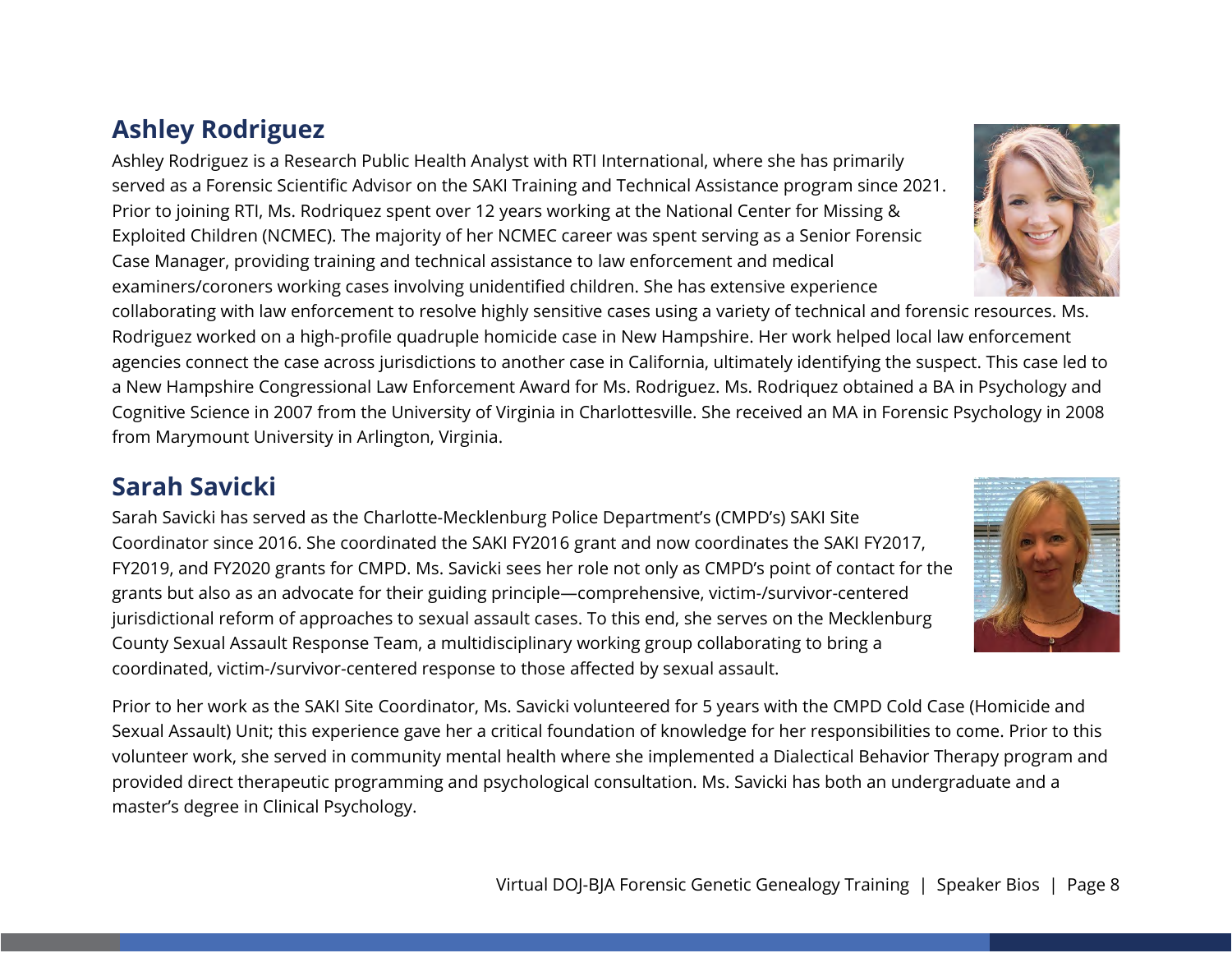#### **Andrew Singer**

Andrew Singer, Chief Commercial Officer at Othram, is responsible for leading efforts to expand Othram's operations by growing and developing the use of Forensic Genetic Genealogy (FGG) while focusing on the company's mission of enabling justice for all victims and their families. Mr. Singer collaborates with internal and external stakeholders to responsibly and ethically adopt FGG technology. He also oversees the customer experience and works to streamline investigations and communications.

Mr. Singer joined Othram after 14 years at Bode Technology, most recently as the Vice President of Global

Marketing and Operations Sales. His responsibilities included developing and implementing go-to-market strategies for new projects and programs and managing strategic partnerships, including the FGG program. He also managed the domestic sales, marketing and technical services teams. Mr. Singer earned an MBA and an MS in Biotechnology from Johns Hopkins University and a BS in Chemical Engineering from the University of Maryland.

#### **Jessica Smith**

Jessica Smith serves as a Supervisory Senior Assistant Commonwealth's Attorney for the City of Alexandria and has been employed as a prosecutor in that office since 2009. She currently supervises the Violent Crimes Unit, serves as the Crash Team Liaison, and handles probation and parole matters—as well as the prosecution of designated major crimes. Her previous responsibilities involved a variety of dockets including the prosecution of homicides, felony assaults, sex offenses against adults and children, assaults on police, asset forfeiture, domestic violence offenses, and traffic cases.

Ms. Smith regularly participates in moot court exercises at the Northern Virginia Criminal Justice Academy to train the recruit officers how to testify in criminal cases. Additionally, she has participated in several moot court qualification hearings with the Forensic Science Law Unit at the FBI Laboratory in Quantico, Virginia, acting as a prosecutor or defense attorney in hearings involving complex scientific testimony. Ms. Smith has also trained members of the FBI's Evidence Response Team as part of their Advanced Moot Court course.

Ms. Smith graduated with a BPhil in Interdisciplinary Studies from Miami University in 2006. She began working for the Office of the Commonwealth's Attorney as a Law Clerk in 2008 and obtained her JD from George Mason University in 2009. In 2019,



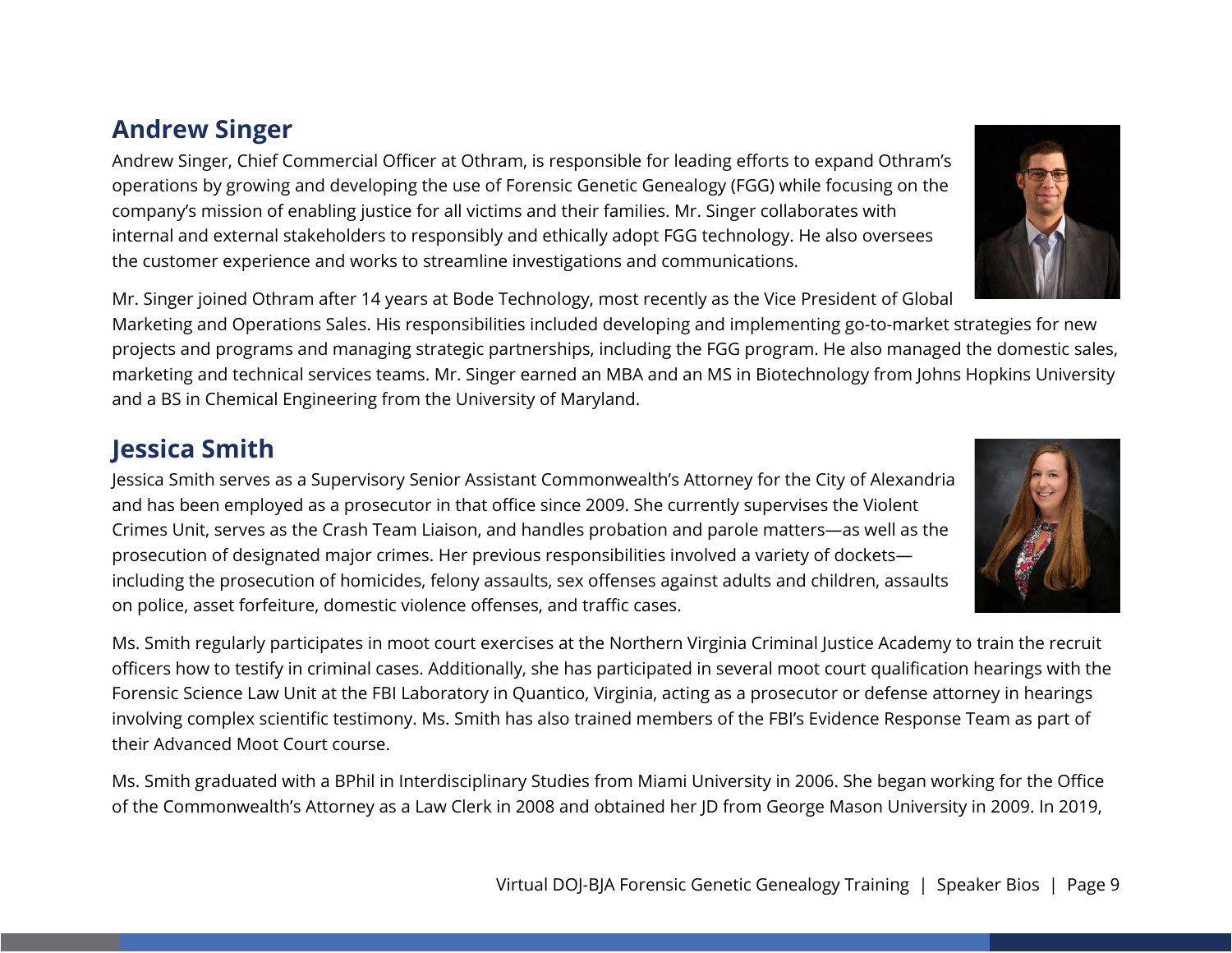she received the S. Randolph Sengel Award for Prosecutorial Excellence for her prosecution of the Jesse Bjerke rape case, which was the first conviction in Virginia based upon investigative genetic genealogy. Her husband is an Special Victims Unit Detective in Alexandria, and she spends her time outside the office chauffeuring their two children to various sporting events and hiking with a moderately feral bloodhound.

#### **Cesar Tirado**

Cesar Tirado has been with the Maricopa County Attorney's Office (MCAO) since 2007. For the first 10 years, he worked as a Victim Advocate for the Victim Services Division and was assigned to the Major Crimes I & II Bureaus. For the past 3 years, he has worked as the Site Coordinator for MCAO's SAKI project. Mr. Tirado received his undergraduate degree in Criminal Justice Administration from San Diego State University and his master's degree in Public Administration from Arizona State University.

#### **Teresa Vreeland**

Teresa Vreeland is the Director of Forensic Genealogy Services at Bode Technology. She has been at Bode since 2006 and has a BS in Genetic Engineering from Cedar Crest College. As a Senior DNA Analyst, she has conducted DNA testing on thousands of cases. In late 2018, Ms. Vreeland played an integral part in forming Bode's Forensic Genealogy Services Team; as part of this team, she helped bring this full-service offering to the company's clients. She is passionate about finding new ways to bring DNA testing to the forefront of cold and challenging cases, with the goal of delivering closure for victims and their families and justice for the guilty.



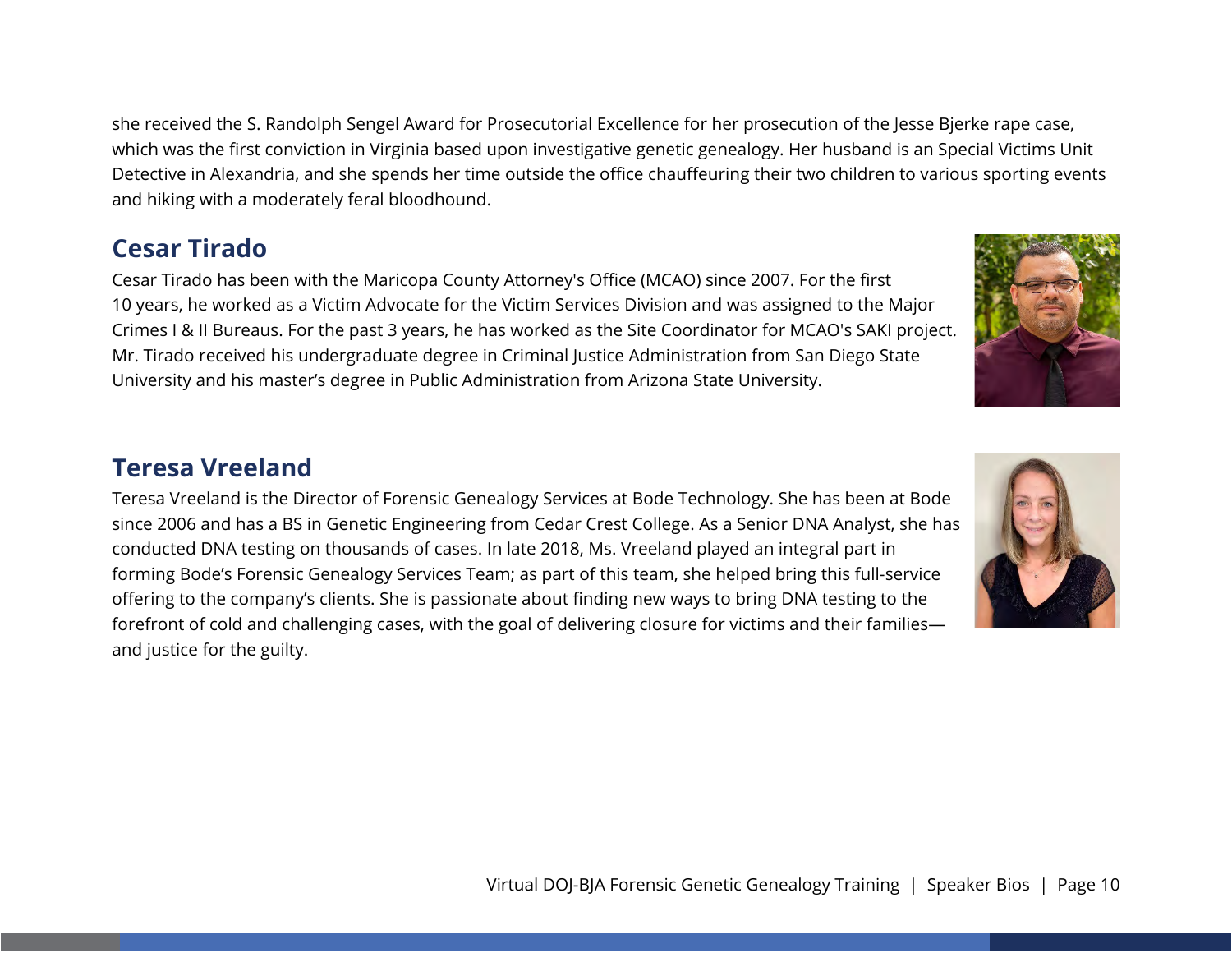#### **Mary Weston**

Mary Weston is the Supervisor of the Cuyahoga County Prosecutor's Office's Cold Case/Genetic Operations Linking DNA Unit. She has been an Assistant Prosecuting Attorney since 2006 and joined the Cuyahoga County Sexual Assault Kit Taskforce when it was formed in 2013. Currently, she is the Project Manager for the Taskforce; she oversees all aspects of cold case sexual assault and homicide investigations, makes charging decisions, presents cases to the grand jury, and litigates cases in court and on appeal.

#### **Amy Whitman**

Special Agent (SA) Amy Whitman is an FBI Special Agent assigned to the Violent Crime/Major Offenders Squad in the Los Angeles Field Office. She has 10 years' experience working various criminal threats—including healthcare fraud, crimes against children, bank robberies, and threats to life. SA Whitman supports tactical operations as an Emergency Medical Technician on the Operational/Tactical Medicine Team. In 2019, she joined the Investigative Genealogy Team in Los Angeles and has assisted in solving complex cases throughout the United States. Further, SA Whitman has helped develop a more robust Investigative Genealogy program throughout the FBI and taught best practices to other investigators at the federal, state, and local levels.

#### **Angela Williamson**

Dr. Angela Williamson is the Supervisor, Forensics Unit/Federal Bureau of Investigation Violent Criminal Apprehension Program (ViCAP) Liaison at the U.S. Department of Justice (DOJ), Bureau of Justice Assistance (BJA). Dr. Williamson also serves as the Forensic Subject Matter Expert for BJA and FBI ViCAP/Behavioral Analysis Unit and assists law enforcement agencies across the United States. She developed and oversees SAKI, along with other forensic-based programs at BJA. She received her doctorate in Molecular Biology and Biochemistry from the University of Queensland in Australia. She has over 16 years of experience as a

Forensic Specialist working on complex criminal cases and missing/unidentified persons' investigations. As a Forensic Scientist, Dr. Williamson worked in state and private forensic labs and performed serological screening and DNA analysis on thousands of major crime cases. Prior to joining DOJ, she held the positions of Director of Forensic Casework at Bode Technology (America's largest private forensic DNA laboratory) and Biometrics, and Unknown Victim Identification Project Manager at the National Center for Missing & Exploited Children (NCMEC). At Bode, she worked thousands of sexual assault cases; homicides; human remains (e.g., missing, unidentified, mass disasters); and many high-profile cases (including the Zodiac serial killer and